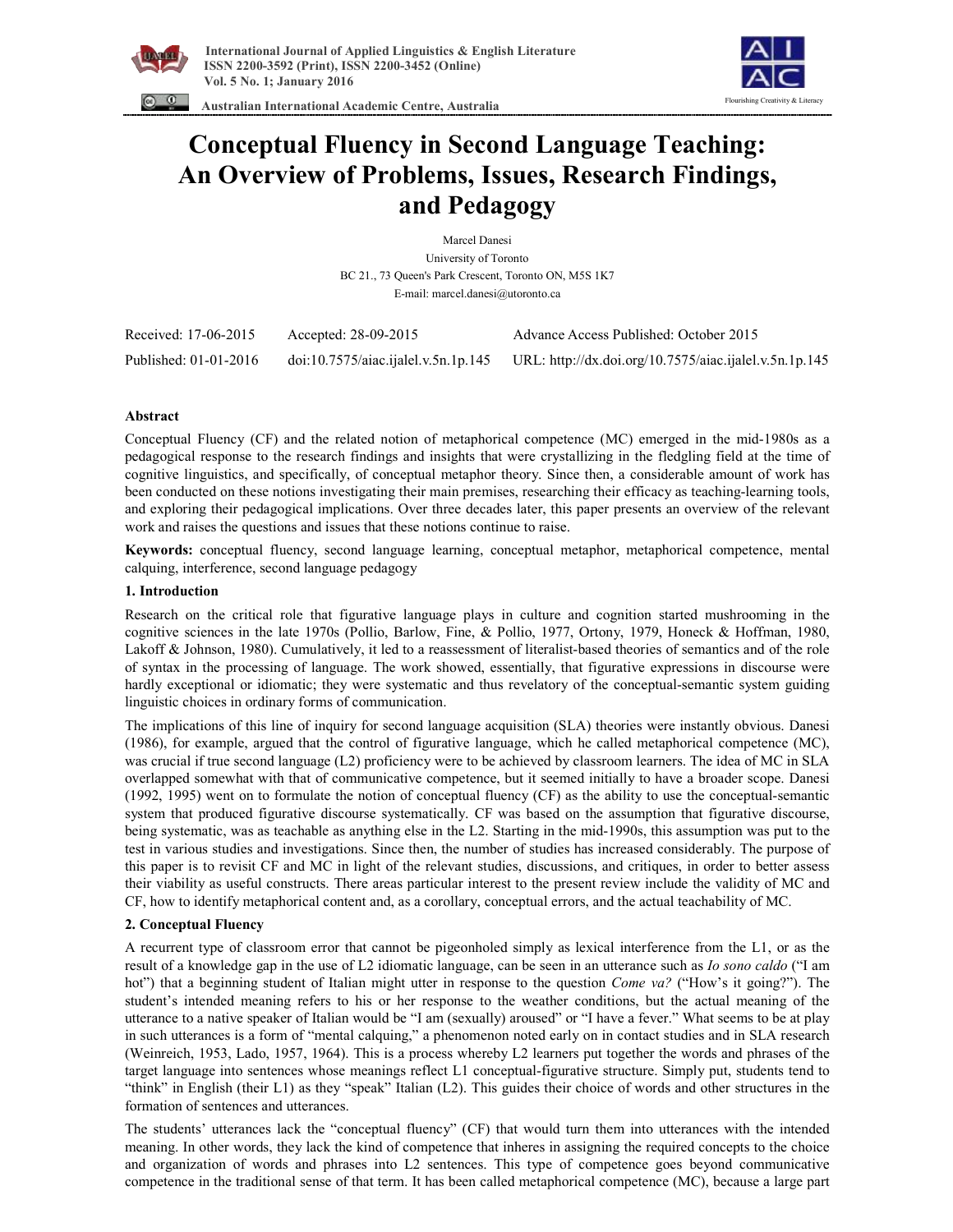#### **IJALEL 5(1):145-153, 2016** 146

of this competence involves the ability to glean figurative meaning from words in utterances. These notions have various analogies to the Notional-Functional Syllabus of the 1970s (Van Ek, 1975, Wilkins, 1976), which was devised just before the relevant work on figurative language in the cognitive sciences. Especially critical in all this line of inquiry is the role of conceptual metaphors in SLA, as subsequent research on MC or its versions has shown (Low, 1988, Lindstromberg, 1991, Bowers, 1992, Johnson & Rosano, 1993, Irujo, 1986, 1993, MacLennan, 1994). Conceptual metaphors, as is well known, are the associative concepts that underlie specific sets and subsets of linguistic (actual) metaphorical utterances (Lakoff & Johnson, 1980). So, for example, "He's a tiger," "Your friend is a pussycat," and "The professor is a hawk," are all specific examples (linguistic metaphors) of the conceptual metaphor, *people are animals* or something similar). Without going into details here, suffice it to say that research has been showing how diffuse conceptual metaphors are in all forms of human expression. As Littlemore (2001a, p. 461) has pointed out, incorporating the notion of conceptual metaphor in SLA has very broad implications, since it entails imparting to L2 learners "the ability to think up one's own unconventional metaphors."

One of the earliest attempts to incorporate rhetorical-metaphorical content into the structure of the teaching syllabus was the Contrastive Rhetoric Movement, which took root in the mid-1960s before both conceptual metaphor theory and the derived pedagogical notions of MC and CF (Kaplan, 1966, 1978). The key idea of this movement was that a large portion of negative transfer from the L1 occurs at a rhetorical level rather than at a literalist level, which will "violate the expectations of the native reader" (Kaplan, 1966, p. 4). The movement did not spread widely, not because of lack of interest, but because it did not have the empirical support it required that came in the late 1970s from research on figurative language, although in its updated versions it continues to attract many language educators (Piper, 1985, Leki, 1991, Connor, 1996, Grabe & Kaplan, 1996, Matsuda 1997).

Teaching students literal concepts before venturing into rhetorical and idiomatic domains has traditionally constituted the core of L2 pedagogy. But this mode of presentation of input does not block the students' use of mental calquing (as mentioned above) to construct L2 utterances is an instinctive tendency that shows up constantly in student interlanguages. The proposal of CF theory is to counteract this tendency by incorporating the notion of MC into L2 pedagogy. Chapetón (2010), for instance, found that, if encouraged and instructed to use metaphor systematically in the L2, students came up with fairly good approximations of novel metaphors that a native speaker might create.

The teachability of MC has come under some critical scrutiny. Valeva (1996) and Kecskes (1999), for example, questioned whether MC could be taught directly in a classroom setting. Valeva argued that literal concepts cannot be ignored in the early stages of pedagogy. While her critique is certainly well founded, it ignores the reality of mental calquing that manifests itself from the beginning and if not taken into account may lead to a fossilized discourse style that lacks CF. Danesi (2003) pointed out that the literalist aspect of pedagogical input can be taken into account, by positing three levels of calquing:

*Isomorphism*: "He goes to school" *Partial overlapping*: "He enjoys school"

*Differentiation*: "He played hooky from school"

*Isomorphisms* are instances when the L1 and L2 reflect the same conceptual structures and thus produce the same type of syntax and semantics; for this reason they require no adjustment by the learner. The sentence "He goes to school" is isomorphic both structurally and conceptually in Italian: *Lui va a scuola*. If we designate the conceptual systems as C1 (the native system) and C2 (the target system), it can be said that cases of isomorphism will not produce conceptual interferences because the C1 and the C2 overlap completely, generating the same grammatical and semantic structure. But classroom experience shows that isomorphisms are happenstance occurrences, rather than systematic (frequent) ones.

*Partial overlapping* involves instances of lexical phraseology and syntax that are slightly different in the two languages. So, for example, "He is enjoying school" needs to be adjusted in Italian to "He is having fun at school": *Lui si diverte a scuola*. Here the adjustment is minimal, but necessary, otherwise the student will produce an awkward L2 utterance. One can, of course, argue that this is a matter of grasping syntactic structure. While this is largely correct, it still constitutes an area where adjustment, not replacement, is required. Moreover, syntactic phenomena such as the use of prepositions are connected to the conceptual systems in contact, not independent from them as the research mentioned above has largely verified.

Finally, an utterance such as "He played hooky from school" needs a full adjustment because it involves two differentiated conceptual systems. In Italian, the appropriate expression is *Lui marina la scuola*. While this may seem to be a simple idiomatic replacement, the fact remains that such a replacement requires the ability to understand that two different conceptual systems are at work, which students typically assume not to be the case and thus will calque the English phrase onto the Italian one, word-for-word, even if this often includes a code switch, \**Lui gioca "hooky" dalla scuola*. The inability to make conceptual adjustments at this level is a constant pattern in student interlanguages and in their processing of new input. The relevant research seems to bear this out. Xia Li-yun (2007) conducted two types of tests on Chinese learners of English—a discourse-completion test and a dialogue-interpretation test—finding that the learners were influenced by their C1, so that they produced anomalous utterances similar to the one here in Italian. Philip (2010) found that C1 knowledge interferes constantly with the acquisition of C2, highlighting the importance of MC in overall proficiency (see Boers, 2011 for an overview of research findings in this area).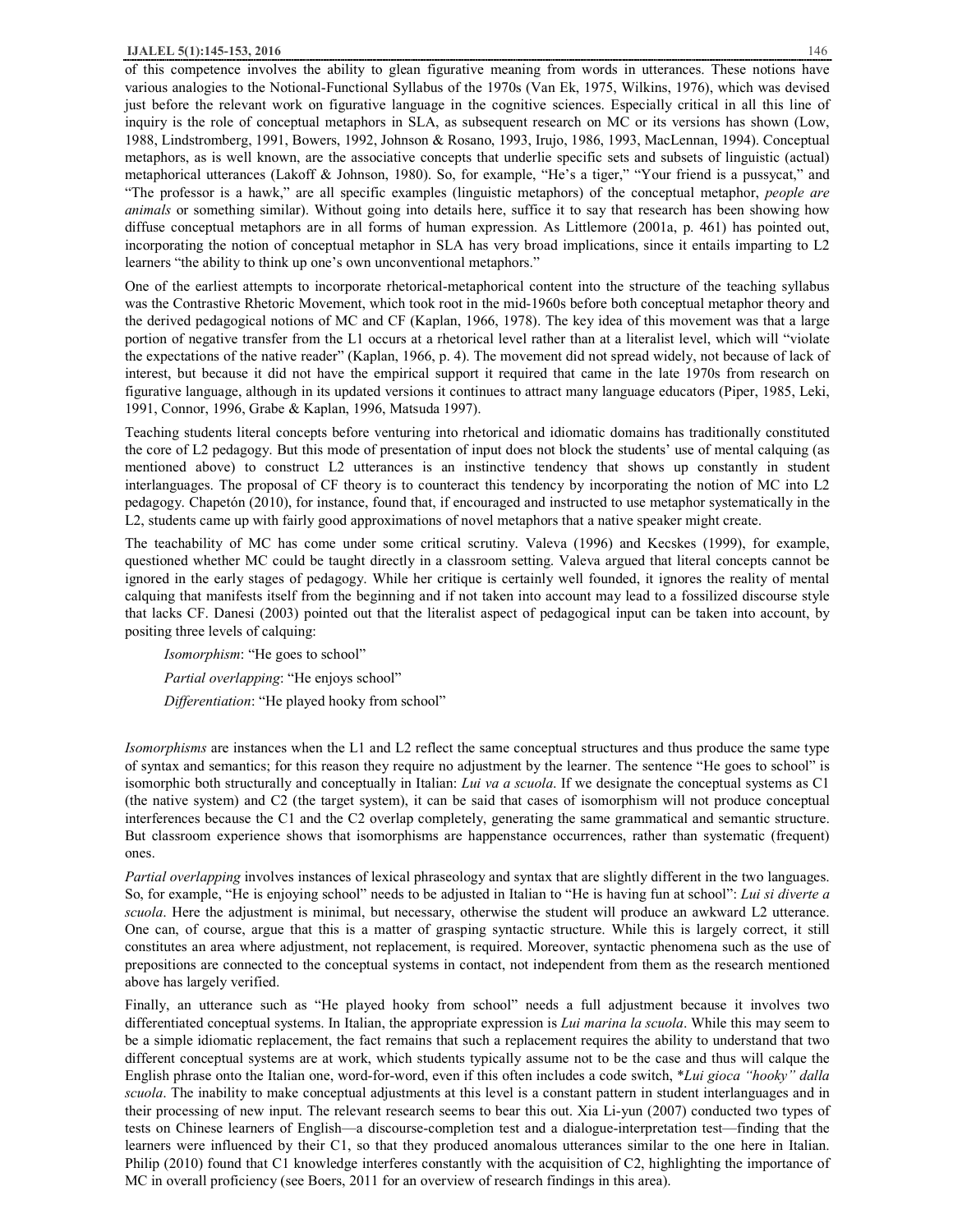#### **3. Problems and Issues**

The general research on conceptual metaphors on SLA, lends support to the notions of CF and MC both directly and indirectly, in the sense that it either alludes to the notions explicitly or is based on similar notions. An underlying question in all this is: How does one identify input that will need to undergo conceptual adjustment; that is, how can the teacher identify the metaphorical content of utterances that they wish to impart to students systematically? Chapetón (2010) examined this issue as well, showing how to flesh out instances of linguistic metaphor in contextualized corpus data that belonged to specific overarching concepts. Moreover, she discovered that students have little difficulty assigning metaphorical status to L2 utterances when instructed specifically to do so. Indeed, she found that the students tended to "hyper-metaphorize," as Littlemore (2001a, 2001b) also found in his work—that is, without systematic instruction in MC, learners tend to create metaphorical expressions in the L2 that are awkward or else border on incomprehensibility.

In a recent study, Nacey (2013) compared texts written by Norwegian learners of English to those written by British students, aiming to see if the L2 students produced more metaphors (hyper-metaphors) than L1 novice writers. Nacey found, actually, that novel metaphors are rare in both native and non-native speakers, unlike previous research findings. However, a closer look at Nacey's data shows that "novel metaphor" is loosely defined and the writing tasks were highly structured, thus limiting the range of conceptual creativity required to carry them out.

Lantolf (1999) argued that even at a surface level, there is no question about the validity of the MC construct, but that the issue was how to identify metaphorical content (differentiated conceptual systems) from other kinds of content (for example, isomorphisms) that require special pedagogical intervention. Kecskes & Papp (2000a, 2000b) suggested, as well, that this was a crucial topic because otherwise learner utterances would carry mainly C1 structures calqued upon L2 phraseology. Boers (1999, 2000a, 2000b, 2001, 2004, 2011, Boers & Demecheler, 2001, Boers & Lindstromberg, 2006) proposed a less ambitious goal, suggesting that it was more reasonable to instill a "metaphor awareness" in learners, rather than the ability to generate metaphors in the L2, so that they will at least be able to "organize the steady stream of figurative language they are exposed to" (Boers, 2000a, p. 564), which, as Littlemore (2002, p. 484), argues, will give learners "the ability to interpret metaphors quickly in conversation." Similar arguments, along with the kinds of queries indicated above, appear in a host of studies (Kövecses & Szabó, 1996, Lazar, 1996, Russo, 1997, Deignan & Solska, 1997, Cooper, 1999, Kecskes, 1999, Cameron & Low, 1999, 2000, Bortfeld, 2002, Charteris-Black, 2002, Cameron, 2003, Grant & Bauer, 2004, Velasco, 2005, Lantolf & Thorne, 2006, Hashemian & Nehzad, 2007).

Identifying metaphorical content in order to include it in input phases of pedagogy involves the employment and didactic adaptation of conceptual metaphor theory. The main technique is that of *image schema*, which allows us to classify seemingly disparate conceptual content together. For example, the conceptually incorrect utterance above, *Io sono caldo,* should be *Io ho caldo* (literally "I have heat") reflecting the presence of the container schema, as Lakoff & Johnson call it (1980, 1999). Now, the relevant point is that this is not an isolated example of the use of a schema, but rather part of a regular utilization. The same schema undergirds a whole series of expressions in Italian, such as *Io ho torto, tu hai ragione, loro hanno sonno*, and so on, which are translated as "I am wrong," "you are right," "they are sleepy." So, concepts such as heat, cold, sleep, and the like are perceived as substances within a container—if the container is the human body, then it (literally) has (contains) it, hence the use of *avere.* This allows us to explain verb choices in Italian that seem to be idiomatic as, instead, as regular. The underlying mechanism in all is the container schema. Similar approaches can be found in a growing body of literature (e.g., Achard & Niemeier, 2004, Cameron & Low, 1999, Hinkel, 2006, Holme, 2004, 2009, Littlemore, 2009). So, fundamentally, the idea is to organize the syllabus in image-schematic ways that reflect grammatical patterns which, in turn, can be taught in the context of the conceptual schemas.

The problem of metaphor identification was confronted head-on. Essentially, the issue of extracting metaphor in naturally-occurring data is a problematic one, but not impossible to realize. Using image schema theory as a template, studies have shown that a syllabus can be set up that follows a series of themes expressed in target domains with the source domains becoming the concrete means of realizing those domains, linguistically and conceptually. Several procedures for linguistic metaphor identification have been proposed by metaphor researchers in response to their type of corpus, their research objectives and questions. Stefanowitsch (2006) suggests three strategies for extracting expressions that may manifest conceptual structure from non-annotated corpora:

- 1. selecting source domains (WAR, ANIMALS, COLORS, and so on) and then liking these to lexical fields to which these are connected in actual discourse texts;
- 2. selecting target domains (EMOTIONS, ECONOMICS, PERCEPTION, and so on) that are representative of specific types of speech acts or conversational themes;
- 3. searching texts in a random fashion and then organizing the metaphorical schemas into pedagogical vehicles.

Problems have emerged with all three, but they are not, in our view, intractable. The main one is that it is difficult to come up with the themes required for a specific teaching unit. The Notional-Functional Syllabus mainly gave suggestions based on an analysis of common conversations in typical interactive situations, and it would seem that the same of approach can be used to design a conceptual syllabus. Work on identification and various metaphor awareness studies, such as those by Boer indicated above, present a rather complex picture. This is totally expected though,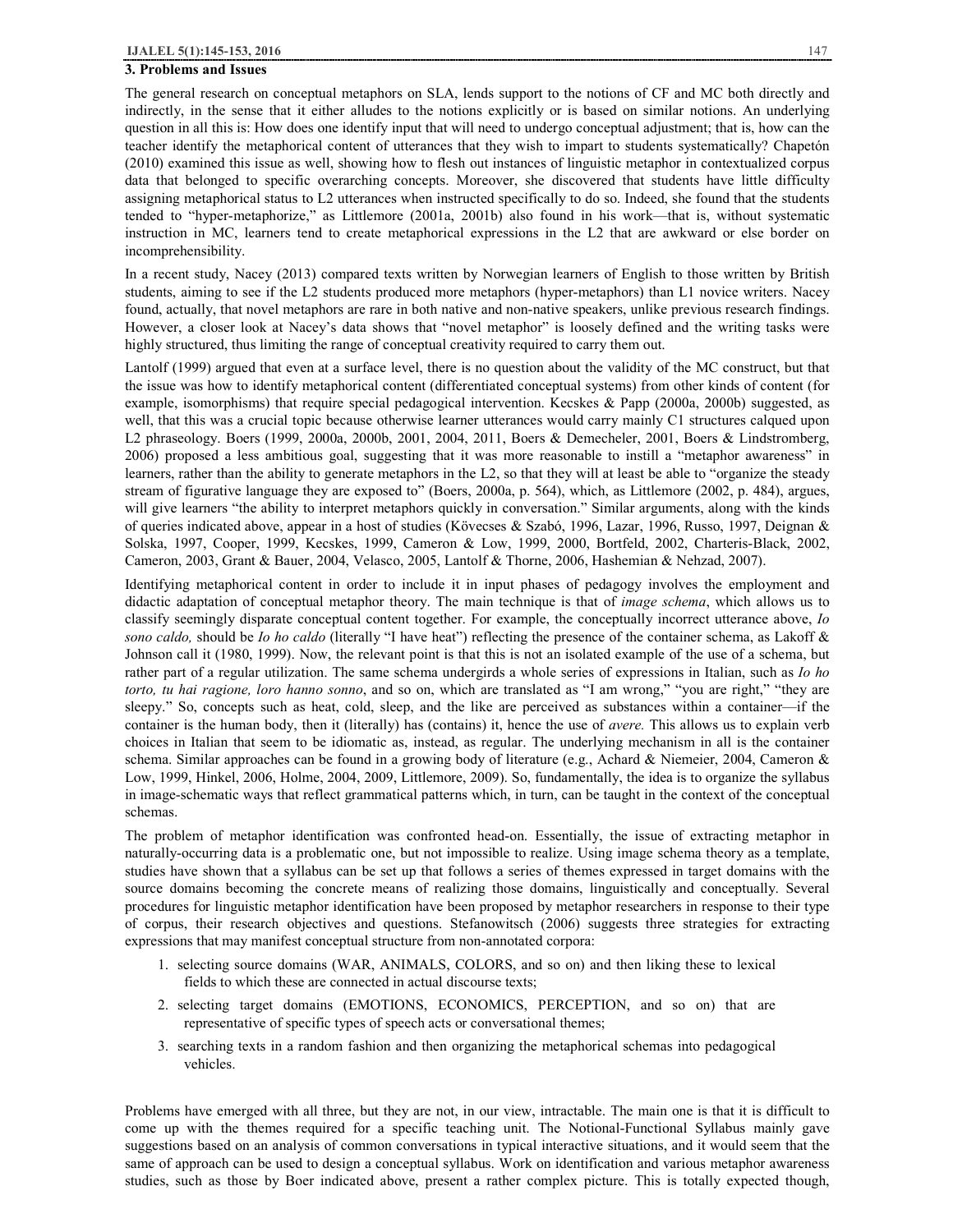because language cannot be reduced to a series of categories to be put together like a Lego set. It requires the interaction of several levels, of which MC is a central one.

The research has, in fact, shown how multivariate metaphor is. Andrews (2014, p. 110) points out that metaphor is systematic, but it is also deliberate or emergent. So, it is part of semantics, but also part of pragmatics. Another problem is the incidence and role of metonymy and irony in discourse and how this can be used to cultivate CF. These are still ongoing problems, as far as we can tell. Solving them will resolve the longest standing dilemma of SLT—how to impart native-like control over language as a meaning-using and meaning-making system.

The other main problem that has emerged in the relevant literature is the connection of MC of communicative and sociopragmatic competence. In other words, how does the student gain the ability to use figurative language strategically in interactions, in writing, and in other functional ways? Without belaboring the point, this is a generic question for all SLT models, even those that stress the sociopragmatic aspects. Research in SLA is diversifying its approach to the acquisitional parameters involved in the various kinds of competencies that are involved in learning a second language in classroom environments.

#### **4. Teachability**

The question of where to locate the notion of MC in a syllabus and how to treat it pedagogically raises more questions. Some of these have been tackled insightfully by Andreou & Galantomos (2008, 2009), who suggest that MC can be included as part of communicative competence pedagogy, so that its various discursive functions can then be connected to grammatical and lexical cues. Identifying MC as separate from, though connected to, communicative competence has, at the very least, didactic value. The problem is how to teach non-literal concepts, which emerge when words are organized into phrases and sentences. How does one teach students to use the concept of "love" appropriately when discussing it in the L2, given that its conceptual nature produces a plethora of metaphorical forms (*to fall in love, to become crazy over love,* and so on)? It is precisely in attempting to answer this kind of pedagogical question that the notion of MC presents itself as a potentially useful framework, because it suggests that many abstract concepts can be taught directly, as Andreou & Galantomos (2008, 2009) have persuasively argued and illustrated.

To address the teachability issue, Danesi (2008) conducted a study at Middlebury College in Vermont during the summer of 2001. An experimental and a control group of comparable intermediate class learners of Italian as an L2 (24 learners in total) took the same course in different classrooms. The experimental group was trained using insights from relevant work on MC, such as the ones by Kecskes (2000a, 2000b), Andreou & Galantomos (2008), by a group of volunteers. They created the reaching units using notions such as image schemas, source domain searching, and so on, in tandem with the relevant communicative functions and linguistic structures that the students were expected to learn in the course. The instructors in a comparable control group taught the class without any direct incorporation of MC. Essentially, students in the experimental group were taught about relevant source domains (image schemata) for various topics in the common syllabus and then they were provided with materials to practice them explicitly. Some of the exercises included applying their metaphorical knowledge to novel pragmatic tasks in order to see if the students could apply it in unscripted ways. Corrections to the exercises of the experimental group were explained in class and various aspects of grammar and vocabulary were tied to these explanations.

The two groups were then given a series of eight writing tasks at the end of term: "Write a brief paragraph describing an event that made you angry in Italian;" "Write a brief paragraph describing your first experience of love;" and so on. The student texts were then analyzed in terms of: (1) how many appropriate figurative phrases were used; and (2) how many conceptual interferences surfaced. The most salient finding was that the MC group did indeed use metaphorical language much more than the control group, as expected. Ratings of the appropriateness of the language in the texts were given by native speakers of Italian (two professors of the language who were on the campus as visiting professors).

Of the 164 metaphors overall used by the experimental group, 135 were judged as appropriate by the two native speakers, for an 82.31% accuracy rating; of the 25 times that the control group used a metaphorical term, only 4 were judged as appropriate by the native speakers, for a 16% accuracy rating. The significance level using the t-test is at the p < .01. When examined by the research team, it was found, moreover, that in all cases of inappropriateness, the source was C1 interference. For example, one student in the control group wrote: *Anch'io sono sempre verde di gelosia*  (literally: "I too am also green with envy always"), showing the use of *verde* with an English metaphorical meaning.

The results showed two relevant things: First, the conceptually-trained group used metaphorical concepts freely and rather appropriately, vis-à-vis the control group which showed a lower control of MC. Second, the experimental group showed a remarkable ability to apply conceptual metaphors to novel writing tasks, whereas the control group did not. The study thus showed that MC can be taught directly, even if in a casual complementary fashion, and that, when it is not, the tendency of students is either to avoid metaphorical expressions altogether or to apply C1 meanings to phrases.

A similar pattern of findings crystallizes from the relevant literature (e.g., Tyler & Evans, 2004, Beréndi, Csábi, & Kóvecses, 2008, Skoufaki, 2008, Tyler, 2008, Boers & Lindstromberg, 2009). Li (2009), for instance, found that only by direct pedagogical intervention could the MC of Chinese learners of English be maximized so that their utterances would be conceptually fluent. Hashemian (2013) carried out an experiment to explore the efficacy of instructions on how to use conceptual metaphors with Iranian intermediate learners of English. Sixty participants were assigned to two experimental groups and a control group. One of the two experimental groups was exposed to the explicit teaching of metaphors via the use of 20 reading passages annotated for their conceptual content. The other experimental group was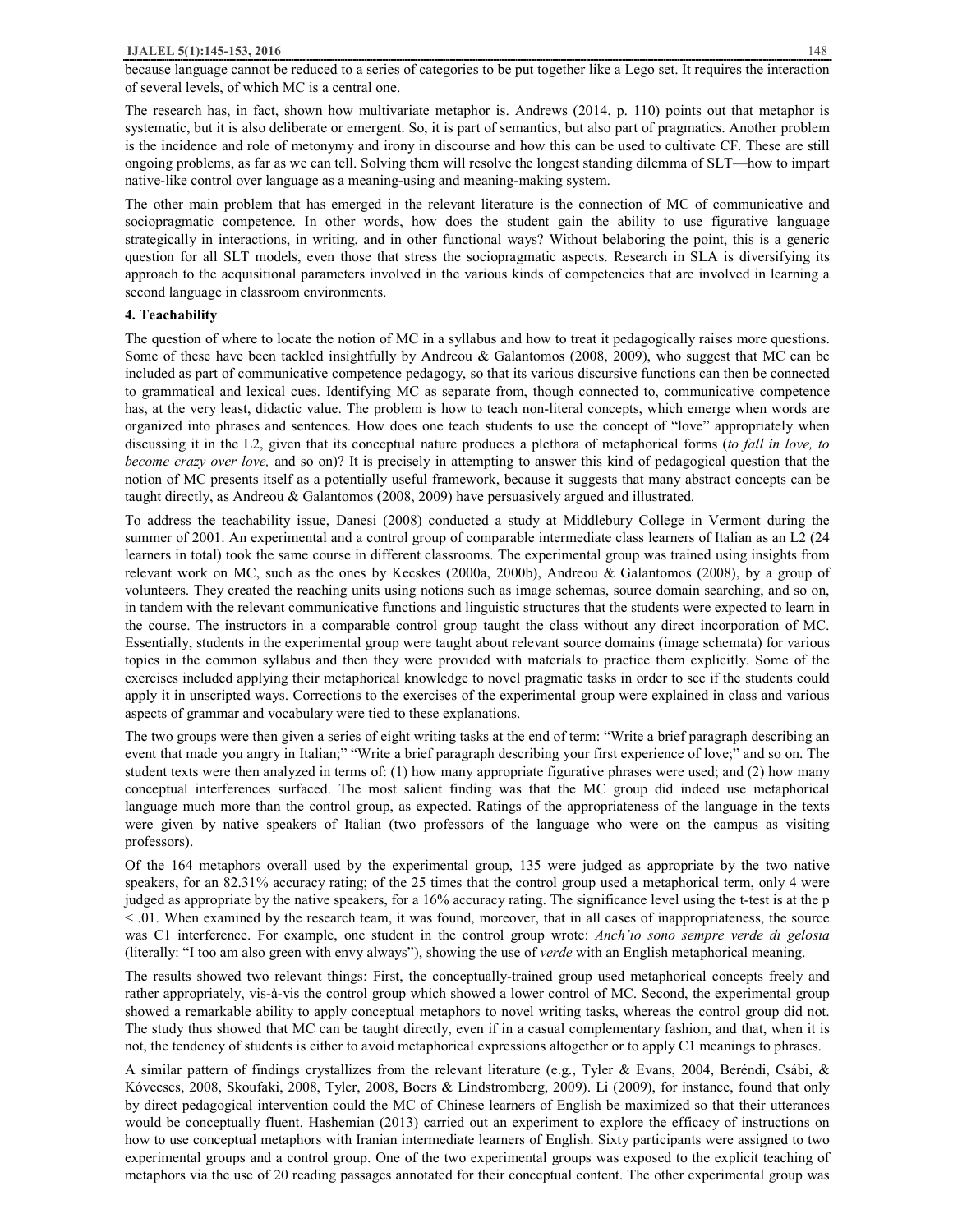taught metaphorical forms of writing through implicit instruction. The control group was given classroom instruction without any focus on MC. All three groups took the same pretest and posttest. Using ANOVA and the analysis of covariance, Hashemian found that the group taught to use MC explicitly achieved higher results on the posttest, indicating a positive correlation between teaching and the development of MC.

Despite such positive findings, some problems persist. Charteris-Black (2002), for instance, found that the simple teaching of metaphorical knowledge does not necessarily lead to the production of acceptable linguistic forms in functional tasks. There is a gap to be bridged between learning the conceptual schemata and learning how they are realized linguistically. Aware of this shortcoming, Shirazi & Talebinezhad (2013) tackled the problem with a group of Iranian learners of English. The learners were simply exposed to L2 metaphorical utterances systematically and routinely, rather than exceptionally (as idioms). At the end of the instruction period they found statistical significance in the learners' use of metaphor in a native-like fashion.

In a review of the research findings published between 1996 and 2010, Boers (2011) suggested that they showed, cumulatively, that pedagogical strategies incorporating MC into the syllabus did produce an increase in conceptual fluency. As Boers (2011: 227) puts it: "It must also be recognized that Cognitive Semantic ventures into language pedagogy stand a lot to gain from a closer collaboration with mainstream applied linguistics, not only with regard to general insights into the nature of second language acquisition but also with regard to this type of research methodology."

An extensive research study by Norafkan (2013) investigated the effect of exposure to authentic and computer-based English language materials on learners' MC and CF in Iranian L2 classrooms. She started by assuming that classroombased L2 learning using standard course books would allow for various degrees of linguistic and communicative competence to develop, but that this approach would not lead to conceptual fluency. Nebraskan divided 53 Persian learners of English in Iran into experimental and control groups. Standard textbook materials were used with the control group while authentic MC-based materials and instruction by trained native speakers as online teachers were employed with the experimental class. Qualitative and quantitative data were collected based on questionnaires as well as pre-, post- and delayed post-tests. Both groups improved in their English language proficiency, but the results of the study at the post-test stage showed that the conceptually-trained L2 learners' written and oral texts showed a significantly higher level of conceptual skill when compared to the control group's texts. Participants in the experimental group produced less marked discourse with a higher metaphorical density. Overall, the study showed that CF and MC are two related phenomena and that the development of one influences the other.

In a similar type of study, Hashemian & Nehzad (2007) gathered a group of 139 subjects majoring in English as an L2, subdividing them into three groups. Before the study, their MC was assessed by a teacher-made pre-test. Then, the two researchers trained the experimental group with a CF-oriented syllabus. Post-tests designed to determine any relation between CF and MC were given, and the scores were compared with the total scores of other tests and procedures. The results corroborated again showed that by systematically taking L2 conceptual metaphors and their linguistic realizations into account and incorporating them into the input to which students are exposed, students not only developed the ability to understand C2-dense English texts, but also to produce such discourse effectively.

#### **5. Conceptual Errors**

The notions of MC and CF have had implications for error theory. In an extensive study of errors, Russo (1997) came to the conclusion that C1 transfer produces the type of errors that are most disruptive of comprehensibility of student output. These "conceptual errors" are traced to the fact that students unconsciously use their C1 to program parts of their utterances and this, as mentioned, involves mental calquing. Gradually, and with greater mastery of the L2, the students gain higher and higher levels of conceptual fluency. But as the research has shown this will occur more directly if they have been taught to access the C2 directly.

It is, of course, possible that even during the earliest stages learners will produce native-like utterances, even though they are relying on the C1. The reason for this is the level of isomorphism between the C1 and C2, discussed above, which triggers positive conceptual transfer. Clearly, the degree of isomorphism between the two will vary, depending on the particular languages and cultures in question. It is safe to assume, however, that there will be some degree of isomorphism. It is at the level of conceptual differentiation (above) where negative conceptual transfer occurs.

As Danesi & Grieve (2010) found, the most disruptive errors in meaning-transfer during communication are negative conceptual transfers. While errors of phonology can interfere with comprehensibility, the student's intended meaning can still be reconstructed somewhat successfully; but if the error is conceptual then this becomes ever more problematic—a finding emerging also in intercultural communication contexts where the same language (English) is used by nonnative speakers in regular interactions (Danesi & Rocci 2009). There are several implications deriving from this type of consideration. Mahmoodzadeh (2014), for example, argues that a conceptually-based contrastive analysis, based on the notion of MC, can provide a better understanding of how conceptual errors can reveal stages of learning in student interlanguages and thus suggest ways of intervening systematically in order to produce a higher degree of CF. An example of this could be in the area of prepositional uses. In Italian, the English phrase "I read it *in* the newspaper" is rendered with *L'ho letto sul giornale*. The contrast between English *in* and Italian *su* ("on") is due to C1 and C2 in contrast. In English the schema producing the preposition *in* is the container one. Information is *in* a newspaper, because it is conceptualized as a container. In Italian, on the other hand, the newspaper is conceptualized as a surface *on*  which the information lies. This contrast in conceptual systems is the source of common student errors such as \**L'ho*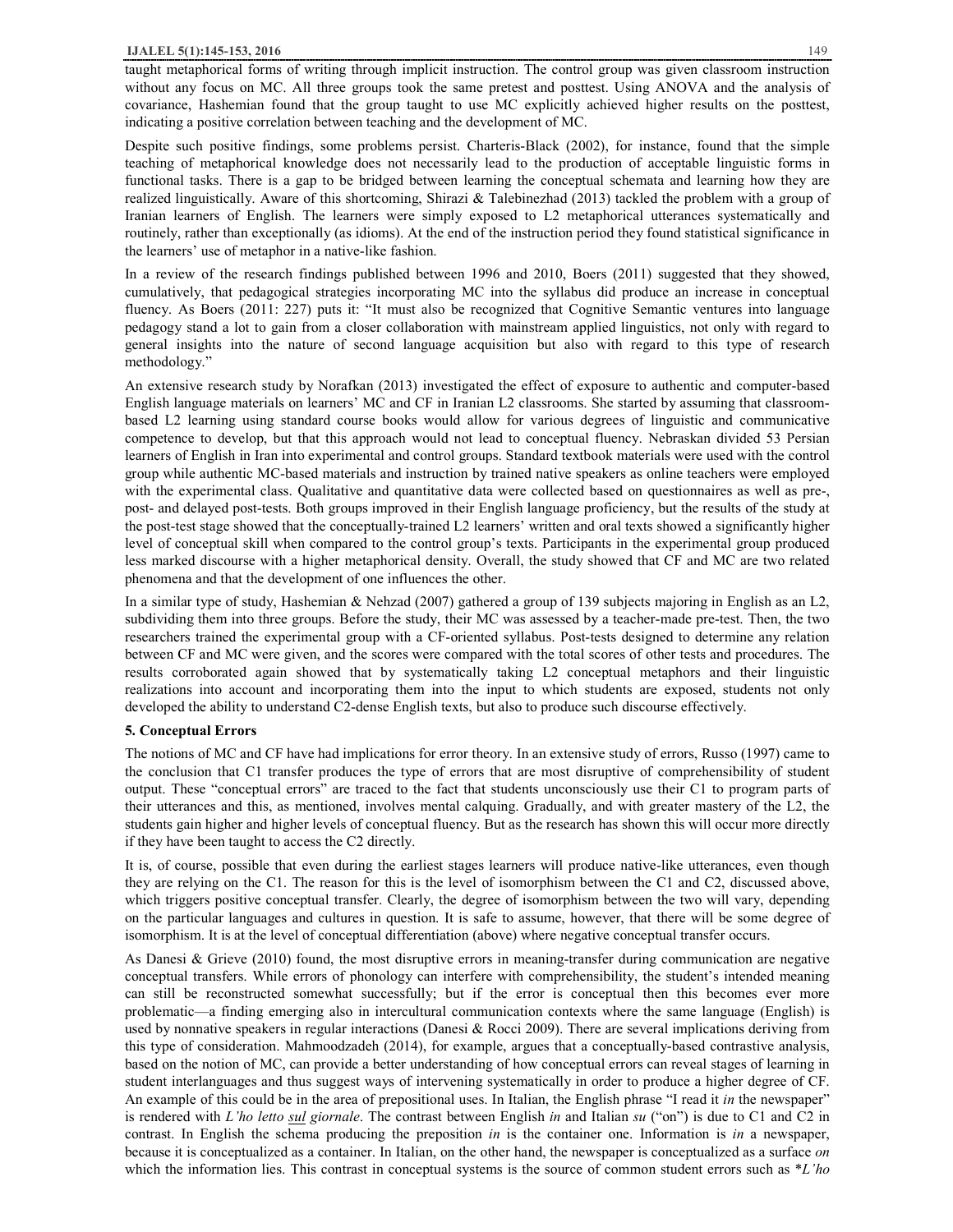*letto nel giornale*. Teaching prepositions within this kind of framework is actually a straightforward task that produces significant results in blocking such errors, as Boers & Demecheleer argued as far back as 1998. Similar perspectives on the pedagogy of prepositions can be found in Lindstromberg (1996, 1998).

## **6. Conclusion**

As a consideration of the relevant research above suggests, the question of the validity and the teachability of MC is largely an uncontroversial one. It can, seemingly, be taught as systematically as any other aspect of the L2, and it can be linked to linguistic and communicative competencies through syllabus design. There are, nonetheless, problems and issues hat still need resolution. It is relevant to note that teaching manuals are now being produced that include MC in them, at least implicitly (Radden & Dirven, 2007, Lindstromberg, 2010). Studies by Littlemore & Low (2006a) and Kecskes (1999, 2000) have also shown that CF plays a considerable role in guiding learners to successfully formulating highly conventionalized units of discourse whose occurrence is sensitive to standardized communicative situations — "Hi, how's it going?" "Not bad, and you?", and so on. Danesi (2000) found that CF relies on a type of mental navigation of metaphorical and non-metaphorical circuits in the network of concepts that inhere in even a simple sentence. He thus defines CF more specifically as the ability to navigate source domains in the L2 during discourse programming. The L2 learner can rarely be a participant in real discourse situations until she or he has acquired the ability to do exactly this. Already in 1993, Irujo suggested that students should be taught strategies to deal with figurative language, since those strategies would help them take advantage of the semantic transparency of some idioms. Kövecses & Szabó (1996) argued that teaching about orientation metaphors underlying phrasal verbs will result in a better acquisition of this difficult type of verbal structure. Bouton (1994) reported that formal instruction designed to develop pragmatic skills seemed to be highly effective when it was focused on formulaic implicatures that involve figurative conceptualization.

Approaches to teaching MC concretely have also been formulated across a broad spectrum of languages. The work of Littlemore (2009) and Lindstromberg (2009) is particularly relevant. These scholars show how language can be deconstructed into its conceptual parts and put back together pedagogically so that learners can grasp the conceptual system rationally even before engaging in communicative and other expressive tasks. One can, in fact, write conceptual grammars of the L2 in as straightforward a fashion as writing structural or communicative ones. As Holme (2010: 6) puts it, cognitive linguistics (under which MC and CF fall) provides relevant insights into devising appropriate pedagogy in SLT:

Cognitive Linguistics (CL) makes the functional assumption that form is motivated by meaning. CL also analyses form-meaning pairings as products of how cognition structures perception. CL thus helps teachers to fit language to the nature of the cognition that learns whilst devising modes of instruction that are better attuned to the nature of the language that has to be learnt…facets of a new approach are starting to emerge and that these can be broadly isolated according to four principles that comprise: embodied learning, conceptualization, the lexico-grammatical continuum, and usage. The principles interact one with another to consolidate the use of some older classroom methods and to point towards new ways of analyzing and presenting English lexis and grammar. They also set down key principles to direct research into classroom learning.

In effect, by teaching figurative concepts directly, one is indirectly teaching culture—a point made persuasively by Lantolf (1999). An important area of concern in this whole line of inquiry is, however, the distinction made in cognitive linguistics among metaphor, metonymy, and irony. There is no need to enter into this aspect here. However, the types of conceptual errors that appear in the L2 texts of beginning and intermediate learners are rarely infringements of these competencies—these seem to apply more to sophisticated kinds of text-constructions and thus will need to be taken into account in advanced courses of the L2 (Radden & Kövecses, 1999). As the work in cognitive linguistics has been showing, conceptual metaphors continue to be at the heart of language and thus important for pedagogical purposes (Dirven and Vespoor, 1998, Ellis, 1998, 1999, Pütz, Niemeier, & Dirven, 2001, Robinson & Ellis, 2006, Hinkel, 2006, Sharifian & Palmer, 2007, Pütz & Aertselaer, 2008, Holme, 2009). There are problems and issues that need to be resolved, but then these are part of an ongoing research paradigm that puts figurative language at the core of the language faculty in both theory and pedagogical practice.

#### **References**

Achard, M., & Niemeier, S. (Eds.) (2004). *Cognitive linguistics, second language acquisition, and foreign language teaching*. Berlin: Mouton de Gruyter.

Andreou, G., & Galantomos, I. (2008). Designing a conceptual syllabus for teaching metaphors and idioms in a foreign language context. *Porta Linguarum, 9,* 69-77.

Andreou, G., & Galantomos, I. (2009). Conceptual competence as a component of second language fluency. *Journal of Psycholinguistic Research*, *38*, 587-591.

Andrews, E. (2014). *Neuroscience and multilingualism*. Cambridge: Cambridge University Press.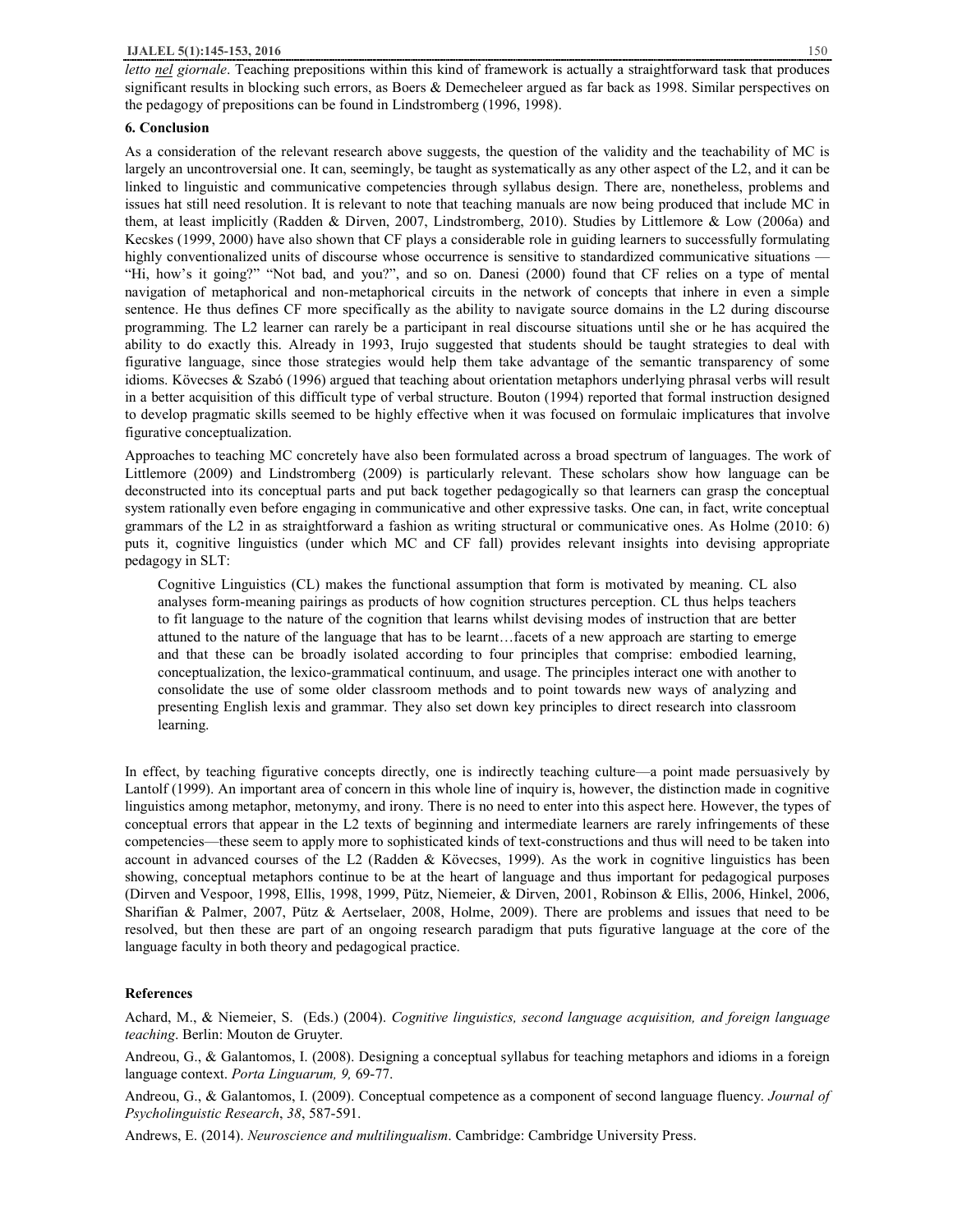Beréndi, M., Csábi, S., & Kövecses, Z. (2008). Using conceptual metaphors and metonymies in vocabulary teaching. In F. Boers, & S. Lindstromberg (Eds.), *Cognitive linguistic approaches to teaching vocabulary and phraseology* (pp. 65– 99). Berlin: Mouton de Gruyter.

Boers, F., & Lindstromberg, S. (2009). *Optimizing a lexical approach to instructed second language acquisition.*  Basingstoke: Palgrave Macmillan.

Boers, F. (1999). Learning vocabulary through metaphoric awareness. *Études et Travaux*, *3,* 53- 65.

Boers, F. (2000a). Enhancing metaphoric awareness in specialized reading. *English for Specific Purposes*, *19*, 137-147.

Boers, F. (2000b). Metaphor awareness and vocabulary retention. *Applied Linguistics, 21*, 553-571.

Boers, F. (2001). Remembering figurative idioms by hypothesizing about their origin. *Prospect, 16*, 35-43.

Boers, F. (2004). Expanding learners' vocabulary through metaphor awareness: What expansion, what Learners, what vocabulary? In M. Achard, & S. Niemeier (Eds.), *Cognitive linguistics, second language acquisition, and foreign language teaching* (pp. 211-232). Berlin: Mouton de Gruyter.

Boers, F. (2011). Cognitive semantic ways of teaching figurative phrases. *Review of Cognitive Linguistics, 9,* 227–261

Boers, F., & Demecheleer, M. (2001). Measuring the impact of cross-cultural differences on learners' comprehension of imageable idioms. *English Language Teaching Journal, 55*, 255-262.

Boers, F., & Lindstromberg, S. (2006). Cognitive linguistic applications in second or foreign language instruction: Rationale, proposals, and evaluation. In K. Gitte, M. Achard, R. Dirven, & F. Ruiz de Mendoza (Eds.), *Cognitive linguistics: Current applications, future orientations* (pp. 305-355). Berlin: Mouton de Gruyter.

Boers, F., Demecheleer, M., & Eyckmans, J. (2004). Cultural variation as a variable in comprehending and remembering figurative idioms. *European Journal for English Studies*, *8*, 375-388.

Bortfeld, H. (2002). What native and non-native speakers' images for idioms tell us about figurative language. In R. R. Heredia, & J. Altarriba (Eds.), *Advances in psychology: Bilingual sentence processing* (pp. 275-295). Amsterdam: John Benjamins.

Bouton, L. F. (1994). Can NNS skill in interpreting implicatures in American English be improved through explicit instruction? A pilot study. In L. F. Bouton, & J. Kacher (Eds.), *Pragmatics and language learning* (pp. 88-110). Urbana-Champaign: University of Illinois Press.

Bowers, R. (1992). Memories, metaphors, maxims, and myths: Language learning and cultural awareness. *English Language Teaching Journal,* 46, 29-38.

Cameron, L. (2003). *Metaphor in educational discourse*. London: Continuum.

Cameron, L., & Low, G. (Eds.) (1999). *Researching and applying metaphor*. Cambridge: Cambridge University Press.

Cameron, L., & Stelma, J. (2005). Metaphor clusters in discourse: Methodological issues. *Journal of Applied Linguistics, 1,* 107-136.

Chapetón, C. M. (2010). Metaphor identification in EFL argumentative writing: A corpus-driven study. *Folios*, *32*, 125-140.

Charteris-Black, J. (2002). Second language figurative proficiency: A comparative study of Malay and English. *Applied Linguistics*, *23*, 104–133.

Connor, U. (1996). *Contrastive rhetoric: Cross-cultural aspects of second-language writing*. Cambridge: Cambridge University Press.

Cooper, T. C. (1999). Processing of idioms by L2 learners of English. *TESOL Quarterly*, *33*, 233-262.

Danesi, M. (1986). The role of metaphor in second language pedagogy. *Rassegna Italiana di Linguistica Applicata*, *18*, 1-10.

Danesi, M. (1992). Metaphorical competence in second language acquisition and second language teaching: The neglected dimension. In J. E. Alatis (Ed.), *Language communication and social meaning* (pp. 489-500). Washington: Georgetown university round table on languages and linguistics.

Danesi, M. (1995). Learning and teaching languages: The role of conceptual fluency. *International Journal of Applied Linguistics, 5*, 3-20.

Danesi, M. (2000). *Semiotics in language education*. Berlin: Mouton de Gruyter.

Danesi, M. (2003). *Second language teaching. A view from the right side of the brain.* Dordrecht: Kluwer.

Danesi, M. (2008). Conceptual errors in second language learning. In S. De Knop, & T. De Rycker (Eds.), *Cognitive approaches to pedagogical grammar* (pp. 231-256). Berlin: Mouton de Gruyter.

Danesi, M. (2013). On the metaphorical connectivity of cultural sign systems. *Signs and Society*, *1,* 33-50

Danesi, M., & Grieve, C. (2010). Conceptual error theory and the teaching of Italian. *Italica*, *87*, 1-20.

Danesi, M., & Rocci, A. (2009). *Global linguistics: An introduction*. Berlin: Mouton de Gruyter.

Deignan, A., Gabrys, D., & Solska, A. (1997). Teaching English metaphors using cross-linguistic awareness-raising activities. *English Language Teaching Journal, 51*, 352-360.

Dirven, R., & Verspoor, M. (1998) *Cognitive exploration of language and linguistics*. Amsterdam: John Benjamins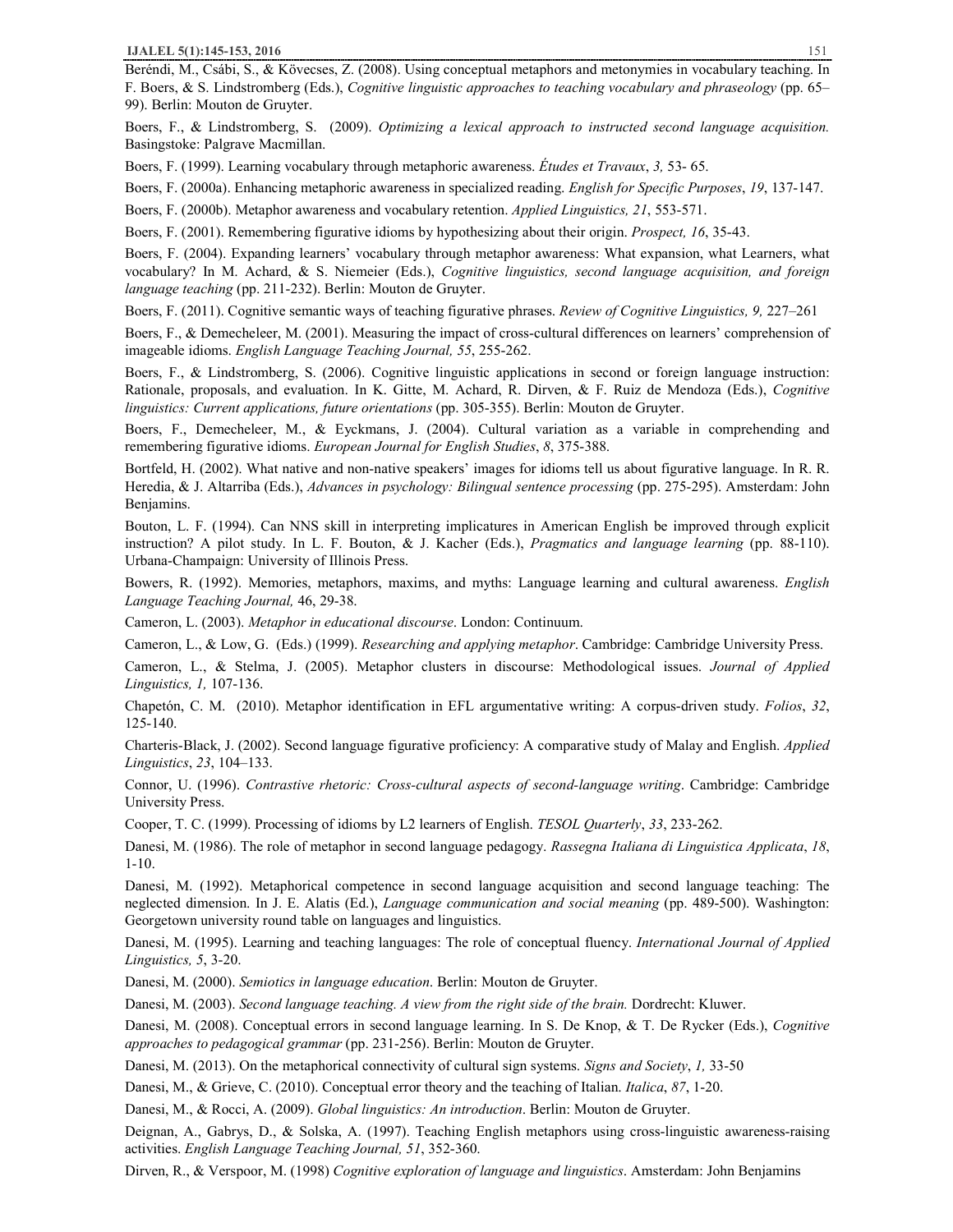Ellis, N. C. (1999). Cognitive approaches to SLA. *Annual Review of Applied Linguistics*, *19*, 22-42.

Grabe, W., & Kaplan, R. (1996). *Theory and practice of writing*. New York: Longman.

Grant, L., & Bauer, L. (2004). Criteria for re-defining idioms: Are we barking up the wrong tree? *Applied Linguistics*, *25*, 38-61.

Hashemian, M. (2013). Effects of focus-on-form(s) instruction on Iranian intermediate L2 learners' metaphorical competence development. *Journal of Language Teaching Skills, 5*, 1-17.

Hashemian, M., & Nehzad, M. R. T. (2007). The development of conceptual fluency & metaphorical competence in L2 learners. *Linguistik Online, 30*, 41-56.

Hinkel, E. (2006). *Culture in second language teaching and learning*. Cambridge: Cambridge University Press.

Holme, R. (2004). *Mind, metaphor and language teaching*. Basingstoke: Palgrave.

Holme, R. (2009). *Cognitive linguistics and second language teaching*. Basingstoke, England: Palgrave Macmillan.

Honeck, R. P., & Hoffman, R. R. (Eds.) (1980). *Cognition and figurative language*. Hillsdale, N. J.: Lawrence Erlbaum Associates.

Irujo, S. (1986). A piece of cake: Learning and teaching idioms. *ELT Journal*, *40*, 236-242.

Irujo, S. (1993). Steering clear. Avoidance in the production of idioms. *International Review of Applied Linguistics*, *31*, 205-219.

Johnson, J., & Rosano, T. (1993). Relation of cognitive style to metaphor interpretation and second language proficiency. *Applied Psycholinguistics*, *14*, 59-175.

Kaplan, R. D. (1966). Cultural thought patterns in inter-cultural education. *Language Learning* 16: 1-20.

Kaplan, R. D. (1978). Contrastive rhetoric: Some hypotheses. *Review of Applied Linguistics*, *39*, 61-72.

Kecskes, I. (1999). Conceptual fluency and the use of situation-bound utterances in L2. *Links & Letters, 7*, 145-161.

Kecskes, I. (2000a). A cognitive-pragmatic approach to situation-bound utterances. *Journal of Pragmatics*, *32*, 605-625.

Kecskes, I. (2000b). Conceptual fluency and the use of situation-bound utterances in L2. *Links & Letters, 7,* 143-158.

Kecskes, I., & Papp, T. (2000a). *Foreign language and mother tongue*. Hillsdale, N. J.: Lawrence Erlbaum.

Kecskes, I., & Papp, T. (2000b). Metaphorical competence in trilingual production. In Jason Cenoz and Ulrike Jessner, *English in Europe: Acquisition of a Third Language*, pp. 99-115. Clevedon: Multilingual Matters.

Kövecses, Z. (2001). A cognitive linguistic view of learning idioms in an FLT context. In Pütz, M., Niemeier, S. and Dirven, R. (Eds.), *Applied Cognitive Linguistics. Language Pedagogy,* vol. 2. Berlin & New York: Mouton.

Kövecses, Z., & Szabó, P. (1996). Idioms: A view from cognitive semantics. *Applied Linguistics, 17*, 326-355.

Lado, R. (1957). *Linguistics across cultures: Applied linguistics for language teachers.* Ann Arbor: University of Michigan Press.

Lado, R. (1964). *Language teaching: A scientific approach*. New York: McGraw-Hill.

Lakoff, G., & Johnson, M. (1980). *Metaphors we live by*. Chicago: Chicago University Press.

Lakoff, G., & Johnson, M. (1999). *Philosophy in the flesh*. New York: Basic Books.

Lantolf, J. P. (1999). Second culture acquisition. Cognitive considerations. In E. Hinkel (Ed.), *Culture in second language teaching and learning* (pp. 23-34). Cambridge: Cambridge University Press.

Lantolf, J. P., & Thorne, S. L. (2006). *Sociocultural theory and the genesis of second language development.* Oxford: Oxford University Press.

Lazar, G. (1996). Using figurative language to expand students' vocabulary. *English Language Teaching Journal, 50*, 43-51.

Leki, I. (1991). Twenty-five years of contrastive rhetoric: Text analysis and writing pedagogies. *TESOL Quarterly, 25*, 123-143.

Li-yun, X. (2007). *Effect of conceptual fluency on English oral communication*. *US-China Education Review, 4,* 15-16.

Li, F. T. (2009). *Metaphor, image, and image schemas in second language pedagogy: The acquisition of metaphorical expressions, idioms, and proverbs by Chinese learners of English.* Berlin: Lambert Academic Publishing.

Lindstromberg, S. (2010). *English prepositions explained.* 2nd ed. Amsterdam: John Benjamins.

Lindstromberg, S. (1991). Metaphor and ESP. A ghost in the machine? *English for Specific Purposes, 10*, 207-225.

Lindstromberg, S. (1996). Prepositions: Meaning and method. *English Language Teaching Journal, 50,* 225-236.

Lindstromberg, S. (1998). *English prepositions explained*. Amsterdam: John Benjamins.

Littlemore, J. (2001a). Metaphoric competence: A possible language learning strength of students with a holistic cognitive style? *Tesol Quarterly*, *34,* 459-491.

Littlemore, J. (2001b). Metaphoric intelligence and foreign language learning. *Humanising Language Teaching, 3.2.* http:/ www .hltmag.co.uk/ mar01 /mart1. htm.